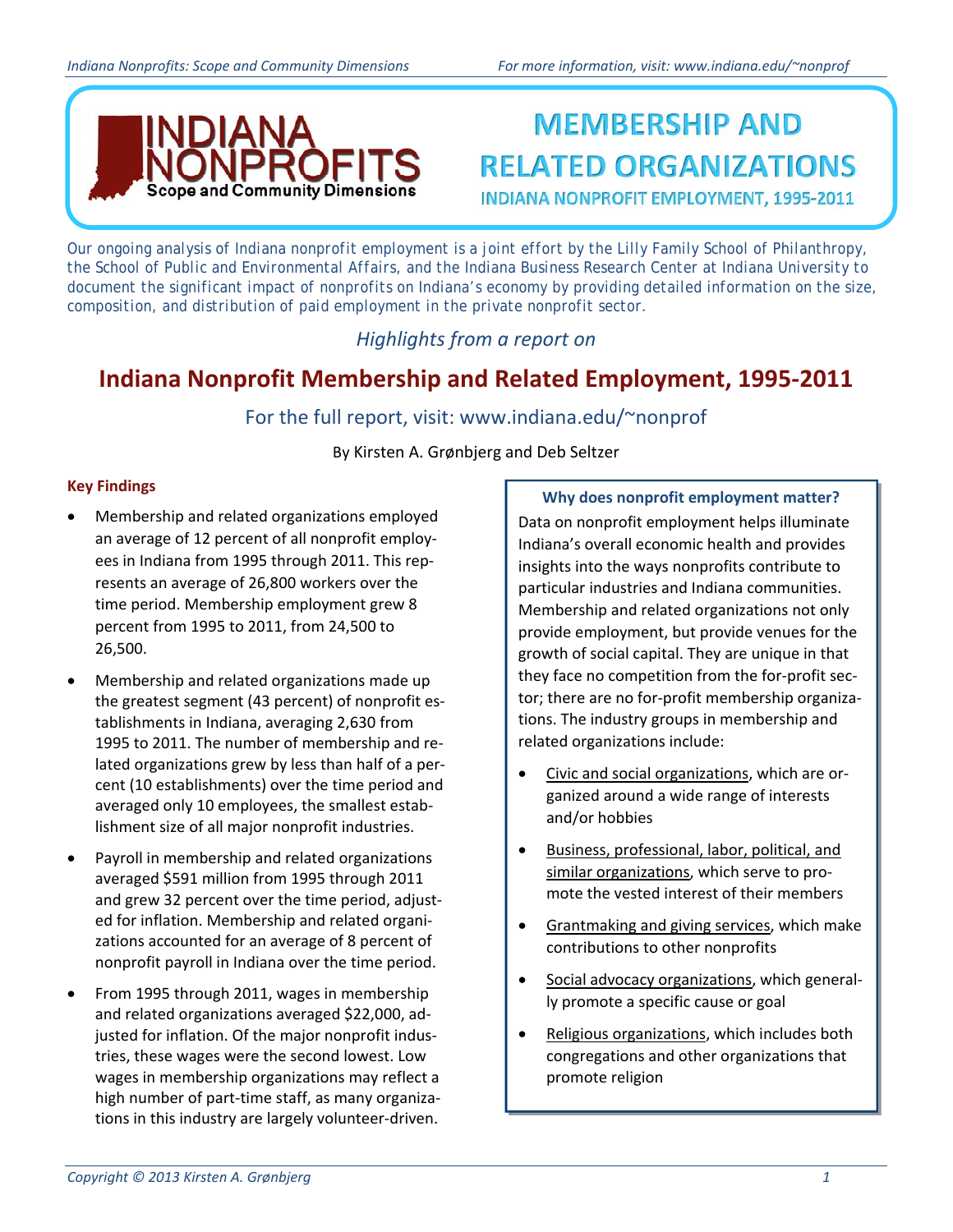### **Compared to other major Indiana nonprofit industries, membership organizations saw the second lowest growth rate in employment at 8 percent.**

Only arts, entertainment and recreation saw less growth (4 percent). Employment growth in all other major nonprofit industries was greater than 30 percent, with education leading the way with growth of 56 percent.

Membership and related organizations employed an average of 26,800 workers over the 1995-2011 time period (Figure 1). Among nonprofit industries, this was notably less than health care (120,600 employees on average) but roughly comparable to education and social assistance (28,500 and 25,000 employees on average respectively). Nonprofit industries with smaller average employment include arts, entertainment, and recreation (6,600), and several other smaller industries combined (17,100).

Membership and related organizations employed an average of 12 percent of all nonprofit employees in Indiana. The shares of nonprofit employment among the industries remained relatively stable, with health care accounting for the greatest proportion (averaging 54 percent) and arts, entertainment, and recreation accounting for the smallest (averaging 3 percent).

This nonprofit sub-sector is unique in that it faces no competition from the for-profit sector; there are no for-profit membership organizations. For more information, see page 12 of the full report.

### **Membership and related organizations made up the greatest number of nonprofit establishments from 1995 to 2011, averaging 2,630.**

The remaining major nonprofit industries all averaged less than 1,100 establishments in Indiana over the time period. However, with an average of 10 employees, membership and related organizations had the smallest establishment size of all major nonprofit industries (Figure 2). Health care and education each had 10 times more employees per establishment than did membership organizations. The establishment size in membership and related organizations stayed virtually stable across the time period. For more information, see page 15 of the full report.

# **Figure 2: Average nonprofit establishment staff size in ma-**



### **Membership and related organizations' payroll grew \$152 million (32 percent) from \$469 million in 1995 to \$621 million in 2011.**

This was the second lowest growth rate, ahead of only arts, entertainment, and recreation (8 percent) (Figure



#### **Figure 1**: **Nonprofit employment in major nonprofit industries, 1995–2011**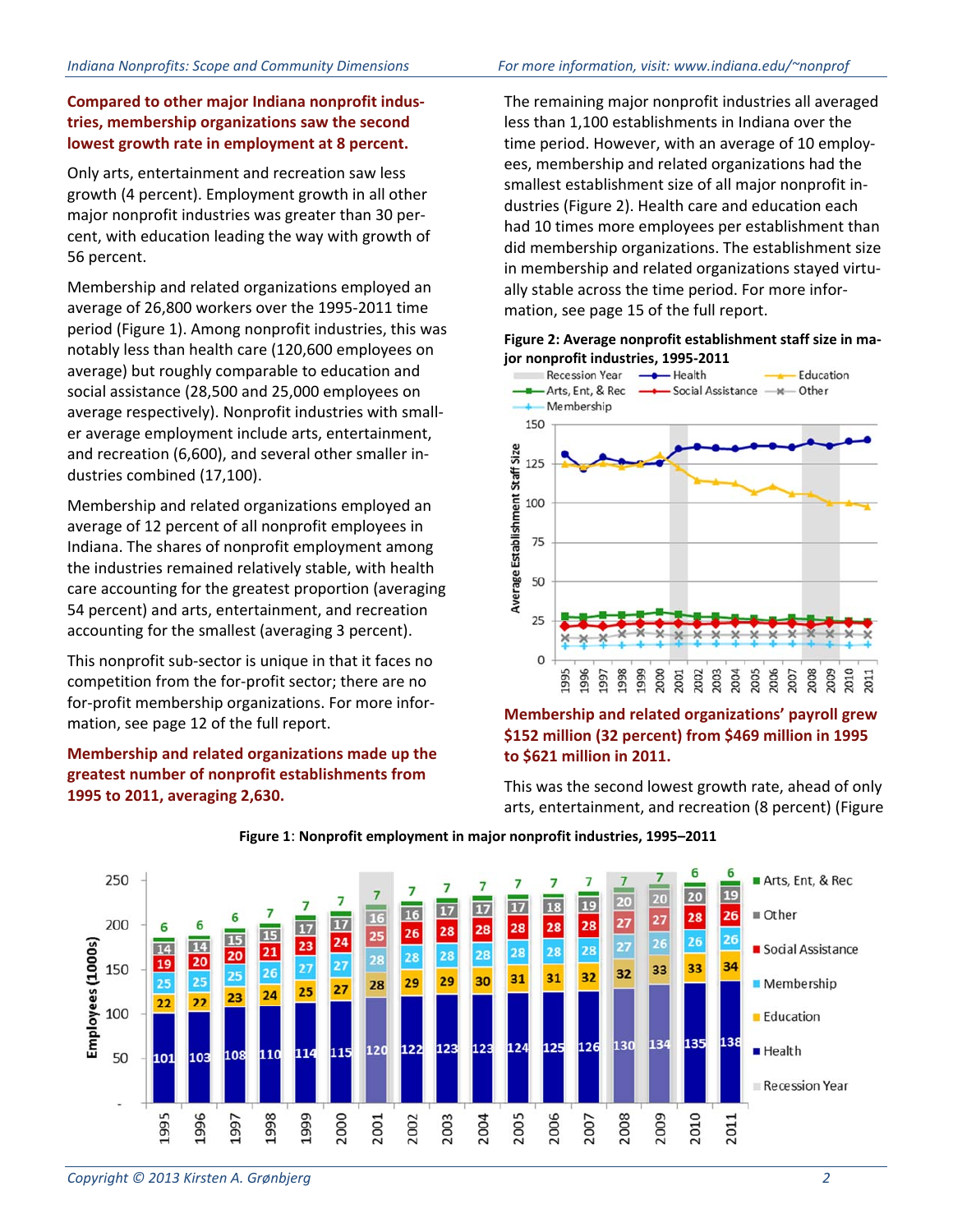3). Health care had the largest base and saw the largest absolute growth (\$2.3 billion), while education saw the largest proportional growth (77 percent).

Membership and related organizations accounted for an average of 8 percent of all nonprofit payroll over the time period (Figure 8). This share was similar to that of social assistance (7 percent) and "other" nonprofit industries (9 percent). For more information, see page 16 of the full report.

#### **Figure 3: Nonprofit payroll in major nonprofit industries, 1995-2011**



\*Note: Health Care wages are not included in this figure because they were so much larger than the other industries (ranging from \$3.5 billion in 1995 to \$5.8 billion in 2011).

### **From 1995 through 2011, wages in membership and related organizations averaged \$22,000**

These wages were greater only than those of social assistance (\$21,900) and were about equivalent to wages in arts, entertainment, and recreation (Figure 4). Low wages in membership organizations may reflect a high number of part-time staff, as many organizations in this industry are largely volunteer-driven and may rely only on part-time administrative staff.

Membership and related organizations started the time period with the lowest wages, but grew to surpass those in social assistance and arts, entertainment, and recreation. Wages in health care also grew more than 20 percent and those in education grew 14 percent, while social assistance and arts, entertainment, and recreation both grew less than 5 percent. For more information, see page 17 of the full report.





### **Civic and social organizations was the largest industry group of membership and related organizations in terms of employment.**

Membership and related organizations is composed of five industry groups: civic and social organizations; business, professional, labor, political and similar organizations; grantmaking and giving services; social advocacy organizations; and religious organizations. It should be noted that religious organization data here is the total of *reporting* religious organizations. Most religious organizations do not in fact register with the IRS and are not required to participate in the QCEW system on which our analysis is based. The religious organization data is presented here to give a sense of the number of reporting organizations but should in no way be considered comprehensive. For more information, see page 11 of the full report.

**Civic and social organizations** had an average of 13,800 employees from 1995 to 2011, or an average of 51 percent of all membership employees. They had the second largest average number of establishments and average payroll at 1,070 and \$202 million, respectively. Civic and social organizations had the lowest average annual wages at \$14,700, most likely indicating a large number of part-time employees in this industry group.

The second largest industry group in terms of employment was **business, professional, labor, political, and similar organizations** with an average of 8,500 employees (32 percent of all membership employees). This industry group had the greatest average number